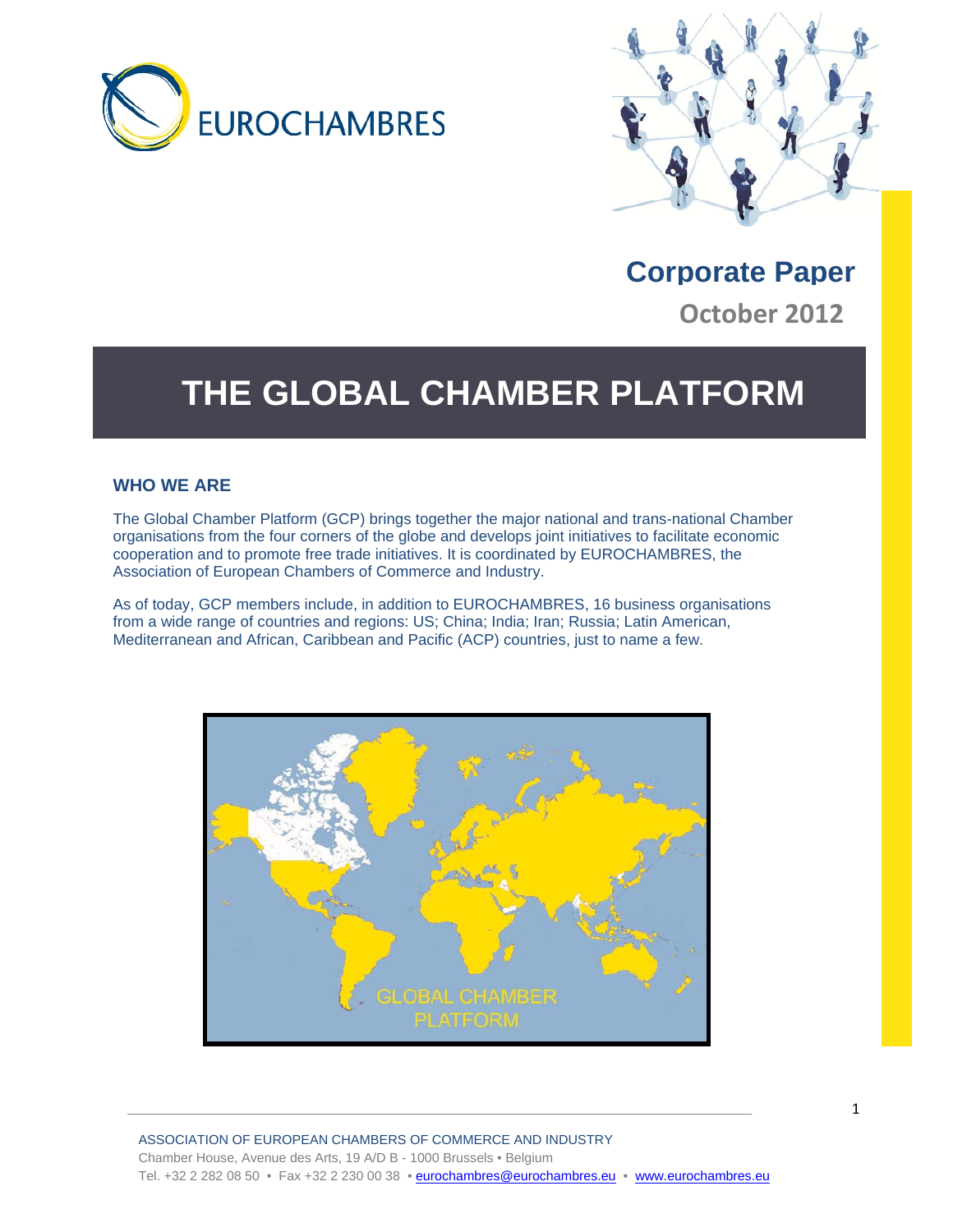#### **OBJECTIVES**

- The GCP is an informal chamber platform to foster global Chamber-to-Chamber relations at global level.
- It was founded in October 2002 when the Global Chamber Declaration was signed by 8 founding members. At the moment, the GCP comprises 16 mainly transnational chamber federations.
- The key objective of the GCP is to facilitate trade and market access internationally and to develop a coherent answer to the challenges of globalisation, by using fully the potential of Chambers around the world.

#### **WORKING METHOD**

- The GCP is a forum where chambers meet once a year and exchange their views on the global economic situation and prospects for economic developments. Last year for example, GCP members discussed the impacts of the economic and financial crisis and the solutions to restore economic stability and sustainable growth globally.
- The GCP wants to bring the perspective of the real economy and the views of enterprises particularly small and medium-sized ones – to the global political level.
- The GCP members engage in a constructive debate, the development of common positions, the exchange of opinions and positions among the GCP members and the representation of our enterprises' views.

#### **ACTIVITIES**

- Conduction of an annual Global Economic Survey on expectations on key variables for the global economy
- Publication of position papers on current global issues
- Cooperation with the group of G20 chambers (the so called C20 group): joint input for G20 **Summits**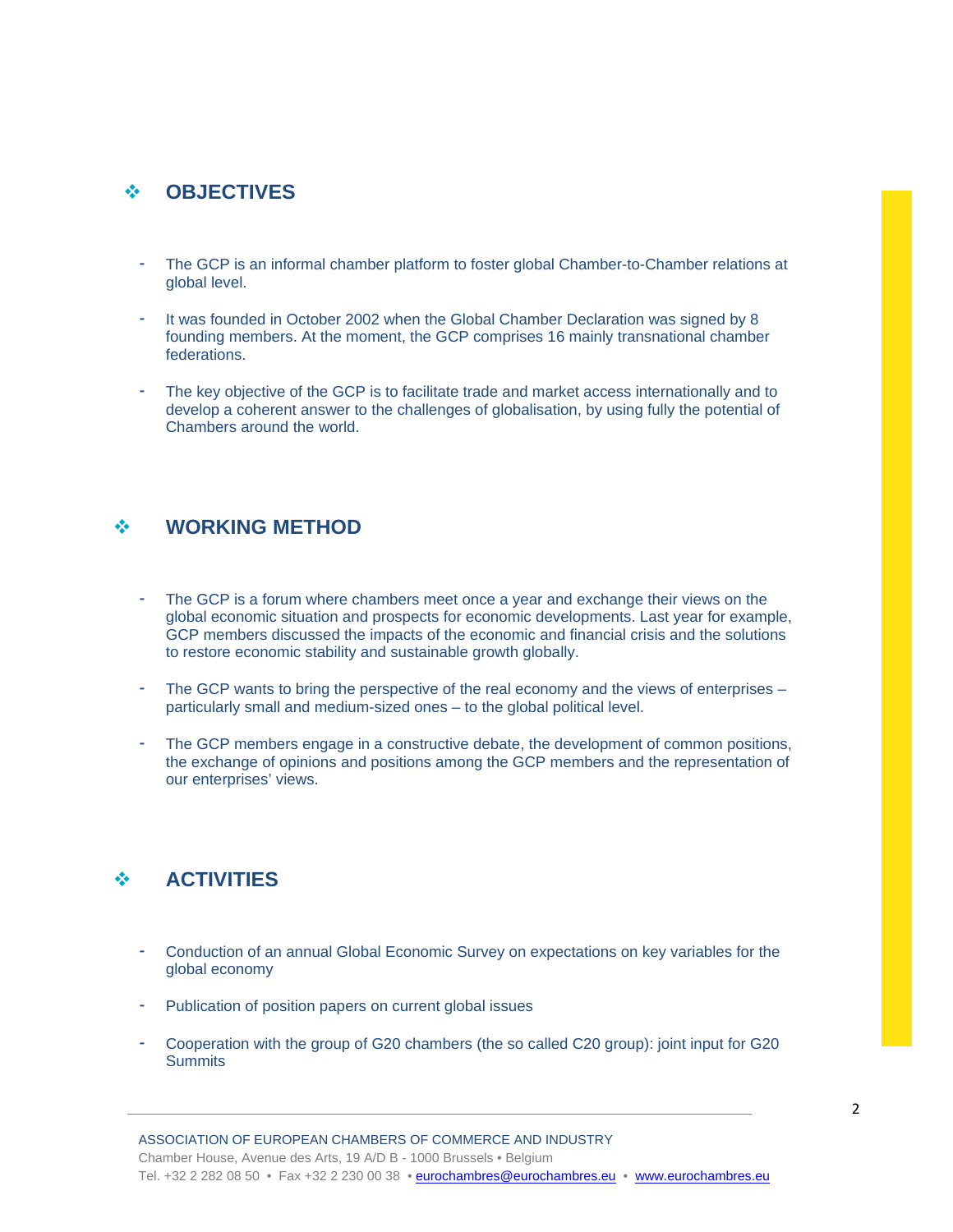#### $\div$  REPRESENTED COMPANIES

- In the GCP, chambers from countries are represented either directly (as in the case of large countries like China, India, Iran and Russia) or by their umbrella organisations.
- In total, the GCP indirectly represents companies from more than 180 countries.

#### **MEMBERS OF THE GLOBAL CHAMBER PLATFORM**

- Association of ACP National Chambers of Commerce, Industry and other Economic **Operators**
- Association of European Chambers of Commerce and Industry (EUROCHAMBRES)
- Asociación Industrial Latino-Americana (AILA)
- Association of Mediterranean Chambers of Commerce and Industry (ASCAME)
- Caribbean Association of Industry and Commerce (CAIC)
- China Chamber of International Commerce (CCOIC) China Council for the Promotion of International Trade (CCPIT)
- Confederation of Asia-Pacific Chambers of Commerce and Industry (CACCI)
- Federation of Gulf CC Chambers (FGCCC)
- Federation of Indian Chambers of Commerce and Industry (FICCI)
- Ibero-American Association of Chambers of Commerce (AICO)
- Iran Chamber of Commerce, Industries and Mines
- Junior Chamber International (JCI)
- Chamber of Commerce and Industry of the Russian Federation
- South Asian Association for Regional Cooperation CCI (SAARC CCI)
- Economic Cooperation Organization Chamber of Commerce and Industry (ECO-CCI)
- US Chamber of Commerce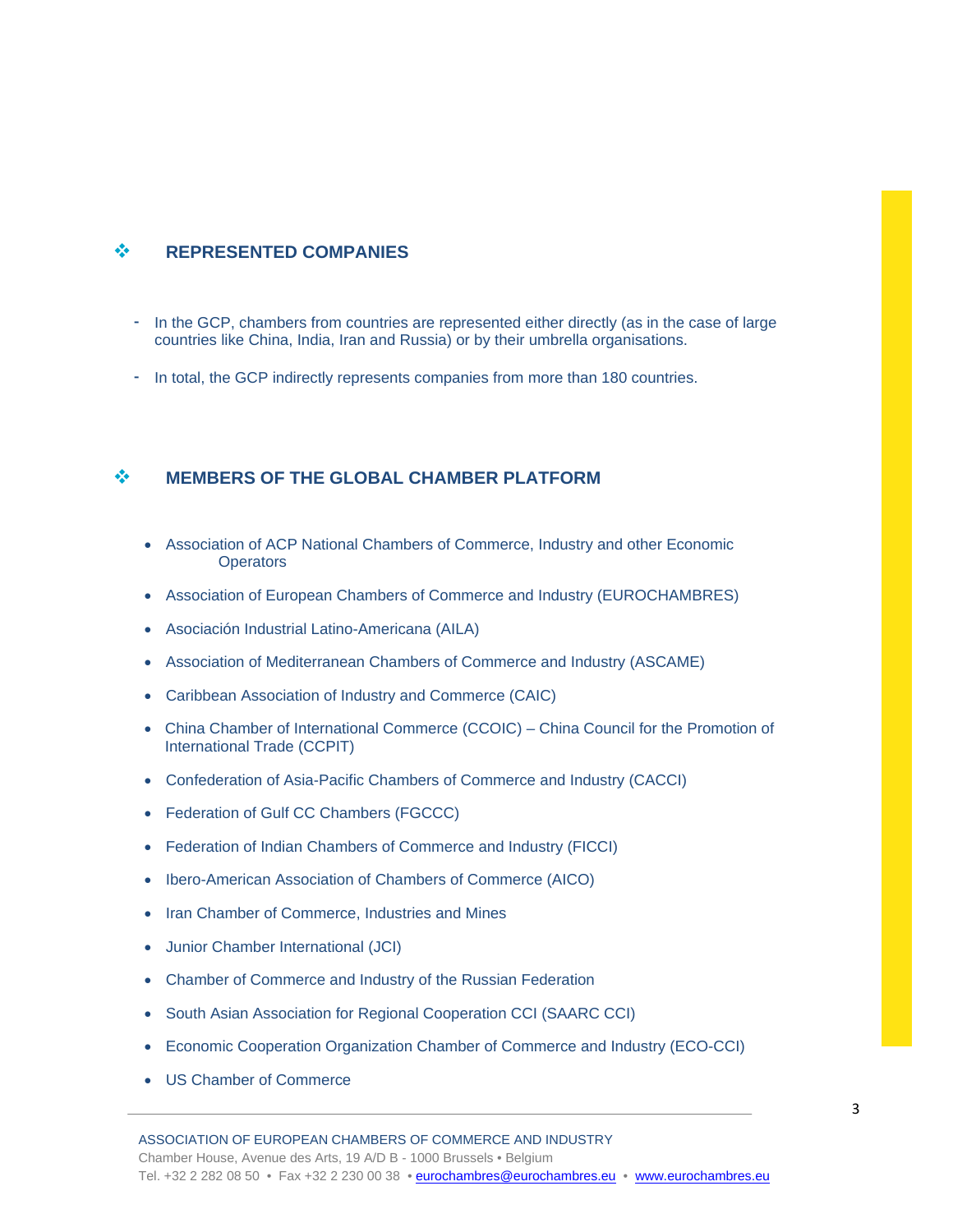#### **CHAIRMAN**

The current chairman of the Global Chamber Platform is Dr. Christoph Leitl, Honorary President of EUROCHAMBRES and President of the Austrian Federal Economic Chamber (WKÖ).

#### **SECRETARIAT AT EUROCHAMBRES**

EUROCHAMBRES Dirk Vantyghem Director of International Affairs vantyghem@eurochambres.eu Direct tel.: +32 2 282 08 78 Fax: +32 (2) 230 00 38

#### **WEBSITE**

More information on the Global Chamber Platform on EUROCHAMBRES' website: http://www.eurochambres.eu/Content/Default.asp?PageID=104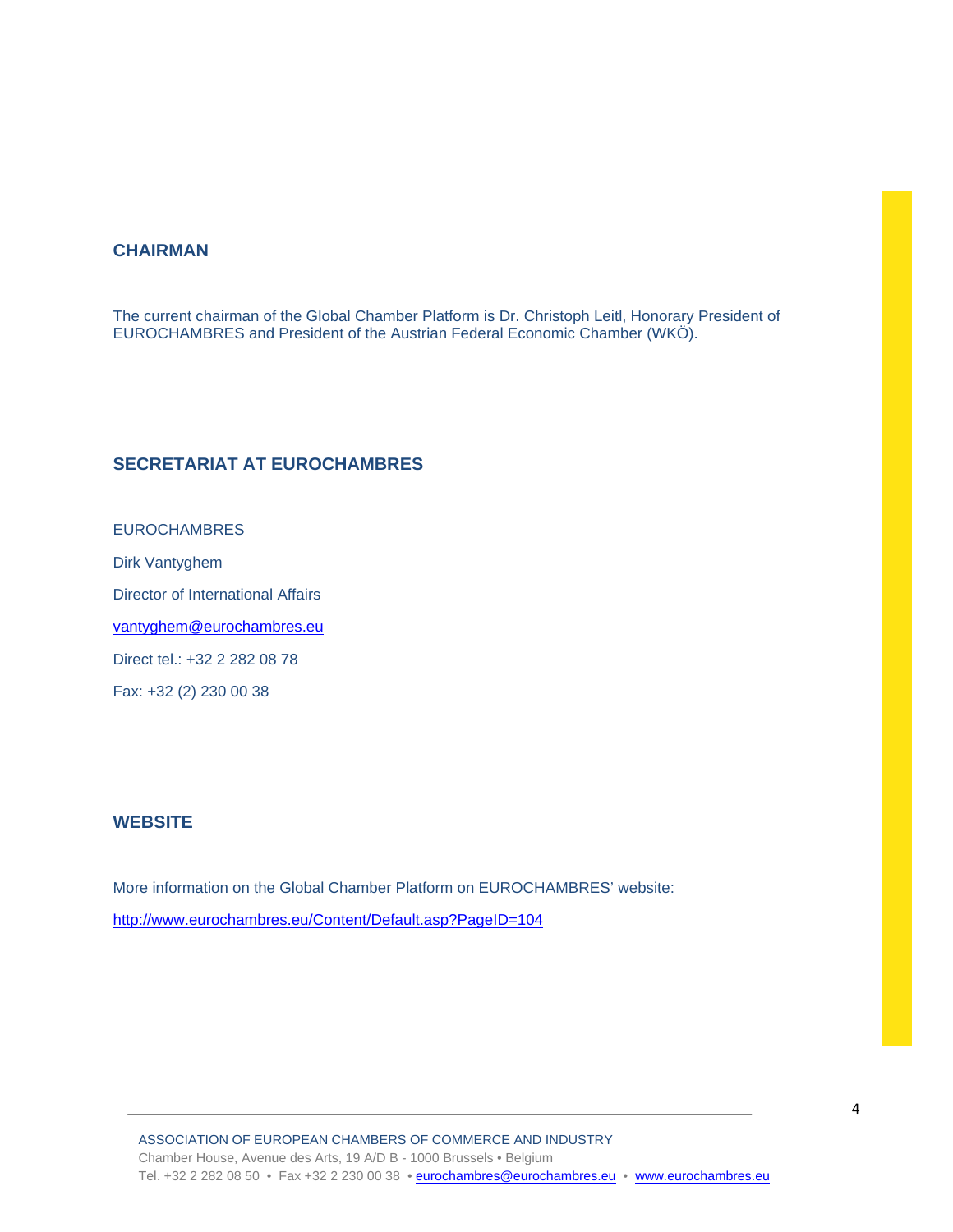## Global Chamber Platform **DECLARATION**

### 10 October 2002

I.

Considering the responsibility of the business community for civil society, the signatories to this Global Chamber Platform declare their engagement in:

- 1. respecting the principles of democracy, of human rights, of tolerance and of ethical behaviour;
- 2. shaping globalisation and using new technologies with human impacts, which deliver advantages to all who are involved;
- 3. fostering free and fair trade, sustainable co-operation, contributing to economic development, thereby bringing welfare into regions of poverty and sharing created benefits between all partners;
- 4. carefully using the natural resources of earth and maintaining or regaining optimal standards of life quality;
- 5. bearing social commitment and solidarity in giving fair chances for qualified education, jobs, income and social security;
- 6. contributing to cultural dialogue and development by supporting cultural events;
- 7. strengthening all efforts for peace in the world.

Business brings people together and builds bridges of understanding.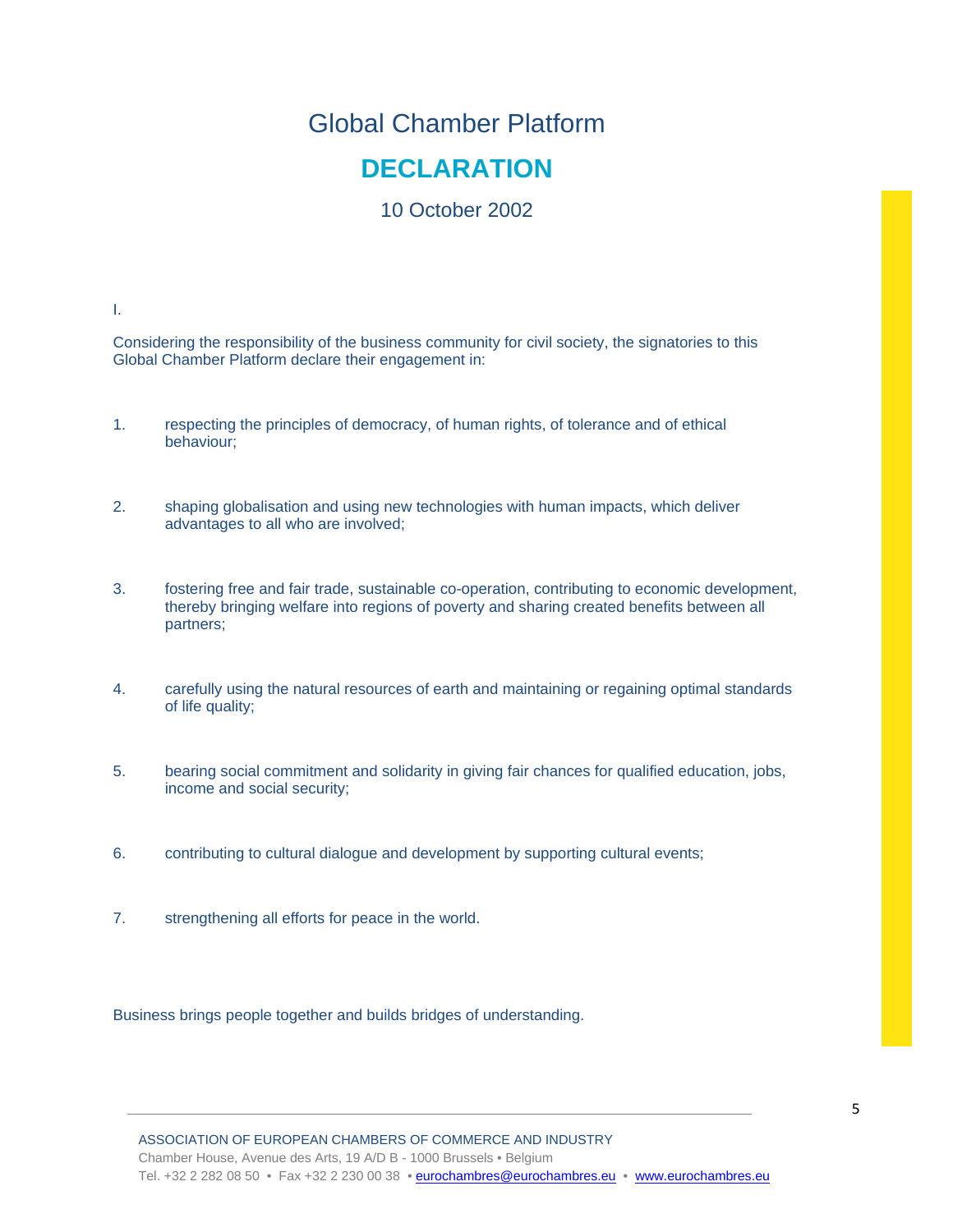# Global Chamber Platform

## **DECLARATION**

10 October 2002

II.

The signatories to this Declaration hereby create the Global Chamber Platform in fulfilling their mentioned responsibilities, comprising regional associations of Chambers of Commerce and Industry plus significant individual Chambers.

They agree:

- 1. to encourage business contacts and to foster international trade, and to adopt common positions on global business and trade issues when appropriate;
- 2. to share expertise and good Chamber practice for the benefit of all;
- 3. to provide their business members with valuable information on the general economic situation, taxation, investment opportunities, trade policies and legislative changes in each region;
- 4. to jointly and actively promote the establishment of economic conditions favourable to the creation of a competitive economy in all signatory regions;
- 5. to develop tools of co-operation between the signatories which would allow an effective role of all parties in the implementation of Trade and Co-operation Agreements;
- 6. that the Global Chamber Platform should operate utilising existing corporate structures, no separate legal entity being proposed, and co-operate with other organisations – specifically including the International Chamber of Commerce (ICC) - with similar targets;
- 7. that the Global Chamber Platform is a partner for dialogue and a consultant to official institutions involved in global networks.